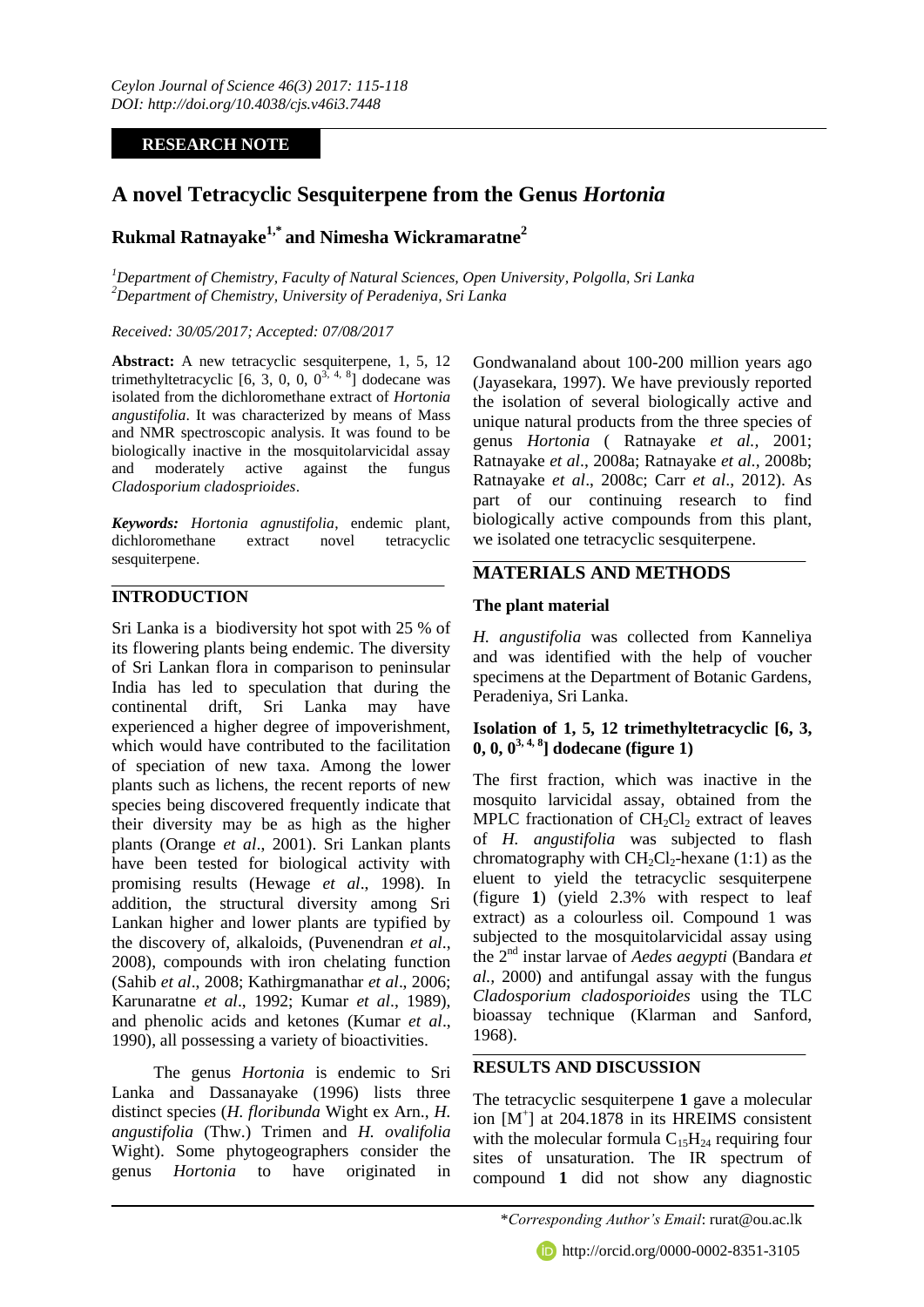stretching frequencies for functional groups including unsaturation. The <sup>13</sup>C NMR data obtained for **1** (Table 1) identified resonances that could be assigned to 15 carbon atoms, in agreement with the HRESIMS data. Resonances detected in the APT spectrum indicated the presence of three quaternary carbons  $(\delta$  43.91 (C-8), 35.64 (C-1) and 22.44 (C-5)), three methines ( $\delta$  38.63 (C-12), 22.97 (C-4) and 19.81 (C-3)), six methylenes ( $\delta$  39.24 (C-7), 35.83 (C-6), 34.63 (C-2), 33.58 (C-9), 30.83 (C-11) and 23.97 (C-10)) and three methyl groups  $(8, 20.30)$ (C-15), 16.72 (C-14) and 16.58 (C-13)).

Analysis of  ${}^{1}$ H/<sup>13</sup>C/COSY/HMBC NMR data (Table 1) of 1 showed two singlets  $[8 0.79,$ H-14, 16.72, C-14, 1.14, H-15, 20.30, C-15 for the methyl groups correlating with quaternary carbons  $( \delta \ 35.64, \ C-1, \ 22.44, \ C-5)$  and one doublet  $[8 \ 0.74 \ (J = 6.7 \ Hz)$ , H-13, 16.58 (C-13) for a secondary methyl group. Two methylene doublets  $\delta$  2.09, 1H,  $J = 11.9$  Hz, H-7, 1.00, 1H, br d, *J* = 2.8 d, H-7, 39.24, C-7; 1.87, 1H, *J* =11.9 Hz, H-6, 1.16, 1H, br d, *J* = 2.8, 35.83, C-6] showed that they are attached to adjacent carbon atoms. One cyclopropyl proton each appeared as multiplets  $[8 0.47, H-3, 19.81, C-3;$ 0.85, H-4, 22.97, C-4] which indicated that the third carbon in the three-membered ring was quaternary (22.44, C-5). The protons appearing

under the multiplets  $[8 0.97, 1.58 1H$  each, H-9, 33.58, C-9; 1.02, 1.32 1H each, H-11, 30.83, C-11; 1.36, 1.52 (1H each, H-10, 23.97, C-10; 1.51, 1.68 1H each, H-2, 34.63, C-2; 1.64, 1H, H-12, 38.63, C-12) were assigned to a methine (C-12) and four methylenes (C-11, 10, 9 and 2).

COSY/HMBC correlations taken together indicated that the spin system extended from C-13 to C-9, C-7 to C-6 and C-4 to C-2. Since there were no inter-correlations between the above carbon fragments, it was concluded that C-12, C-9, C-7, C-4 and C-2 were attached to quaternary carbons (Figure 2) with C-3, C-4 and C-5 forming the cyclopropyl ring. Thus, in order to complete the structure, the remaining two methyl groups (attached to quaternary carbons) were placed at C-1 and C-5. The resulting structure which fitted the data was concluded to be 1, 5, 12-trimethyltetracyclic  $[6, 3, 0, 0, 0^{3, 4, 8}]$ dodecane (1) (Ratnayake *et al*., 2008b).

The tetracyclic sesquiterpene was examined for its biological activity using the mosquito larvicidal and antifungal assay. It was found to be inactive (after 48 hrs) against the  $2<sup>nd</sup>$ instar larvae of *Aedes aegypti* at 10 ppm. Interestingly, in the antifungal assay 1 showed a moderate activity against *Cladosporium cladosporioides* in the TLC bioassay technique (Table 2).



**Figure 1:** Tetracyclic sesquiterpene, 1, 5, 12 trimethyltetracyclic  $[6, 3, 0, 0, 0^{3, 4, 8}]$  dodecane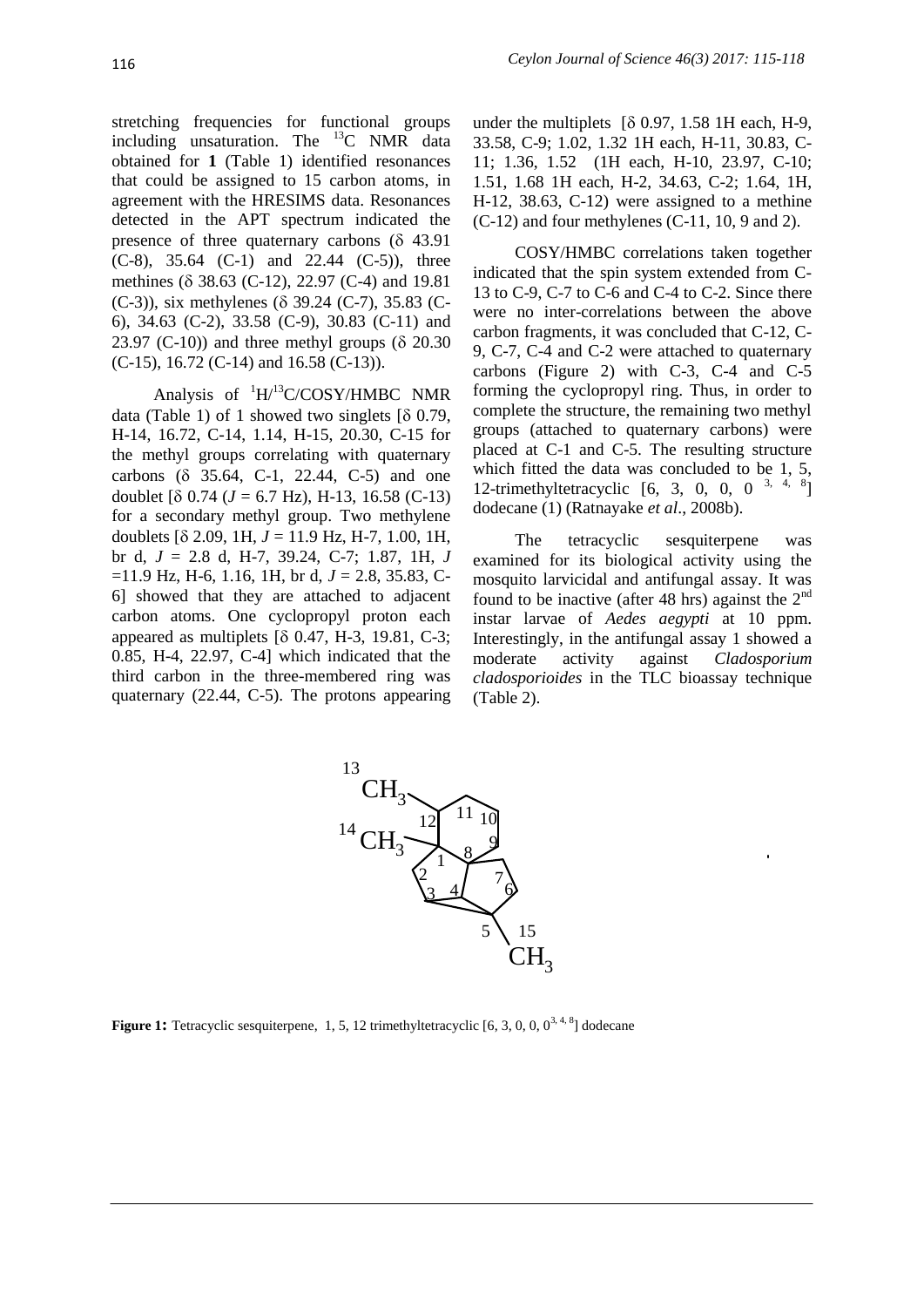| Carbon                  | $^{13}$ C | <b>DEPT</b>     | $\rm ^1H$                | multiplicity             | $\rm ^1H$ - $\rm ^1H$    | <b>HMBC</b>     |
|-------------------------|-----------|-----------------|--------------------------|--------------------------|--------------------------|-----------------|
|                         |           |                 |                          | (J, Hz)                  |                          |                 |
| $\mathbf{1}$            | 35.64     | $\mathcal{C}$   | $\overline{\phantom{0}}$ |                          | $\blacksquare$           |                 |
| $\overline{2}$          | 34.63     | CH <sub>2</sub> | a 1.51                   | m ( $W_{1/2}$ 6.15) m    | 2b, 3                    | 1, 4, 8, 14, 15 |
|                         |           |                 | b 1.68                   | $(W_{1/2} 6.9)$          | 2a, 3                    | 1, 3, 4, 12, 14 |
| $\mathbf{3}$            | 19.81     | <b>CH</b>       | 0.47                     | m                        | 2a, 2b, 4                |                 |
| $\overline{\mathbf{4}}$ | 22.97     | <b>CH</b>       | 0.85                     | m $(W1/2 12)$            | 3                        | 4,12            |
| $\overline{\mathbf{5}}$ | 22.44     | $\mathcal{C}$   |                          |                          | $\blacksquare$           |                 |
| $\boldsymbol{6}$        | 35.83     | CH <sub>2</sub> | a 1.16                   | br d $(2.8)$             | 6b                       | 4, 5, 7, 15     |
|                         |           |                 | b 1.87                   | br d $(11.9)$            | 6a, 7b                   | 5, 6, 7, 8      |
| $\overline{7}$          | 39.24     | CH <sub>2</sub> | a <sub>1.0</sub>         | br d $(2.8)$             | 7 <sub>b</sub>           | 8               |
|                         |           |                 | b 2.09                   | br d $(11.9)$            | 7a, 6b                   | 4, 6, 8         |
| 8                       | 43.91     | $\overline{C}$  |                          |                          | $\blacksquare$           | $\blacksquare$  |
| $\boldsymbol{9}$        | 33.58     | CH <sub>2</sub> | a 0.97                   | m (W <sub>1/2</sub> 5.8) | 9 <sub>b</sub>           |                 |
|                         |           |                 | $b$ 1.58                 | m (W <sub>1/2</sub> 5.8) | 9a, 10a                  |                 |
| <b>10</b>               | 23.97     | CH <sub>2</sub> | a 1.36                   | m ( $W_{1/2}$ 5.8)       | 9 <sub>b</sub>           | 11, 12          |
|                         |           |                 | b 1.52                   | m ( $W_{1/2}$ 6.15)      | 11a                      | 1, 7, 8, 13     |
| 11                      | 30.83     | CH <sub>2</sub> | a 1.02                   | m                        | 10 <sub>b</sub>          | 1, 8, 9         |
|                         |           |                 | <b>b</b> 1.32            | m                        | 12                       |                 |
| 12                      | 38.63     | CH              | 1.64                     | m ( $W_{1/2}$ 6.7)       | 13, 11b                  |                 |
| 13                      | 16.58     | CH <sub>3</sub> | 0.74                     | d(6.7)                   | 12                       | 1, 12           |
| 14                      | 16.72     | CH <sub>3</sub> | 0.79                     | S                        | $\overline{\phantom{a}}$ | 1, 8, 12        |
| 15                      | 20.30     | CH <sub>3</sub> | 1.14                     | S                        |                          | 4, 7, 15        |

#### **Table 1:** 1D and 2D NMR spectroscopic data of compound **1.**

**Table 2:** Antifungal activity of compound 1.

.

| <b>Fungus</b>                | Diameter (mm) of the inhibition zone |                     |  |
|------------------------------|--------------------------------------|---------------------|--|
|                              | Compound 1                           | Control $(Benor)^a$ |  |
| Cladosporium cladosporioides |                                      |                     |  |

<sup>a</sup> Benor (benomyl) {methyl-1-(butylcarbonyl)-2-benzimidazolecarbamate}



**Figure 2:** COSY correlations of the compound 1